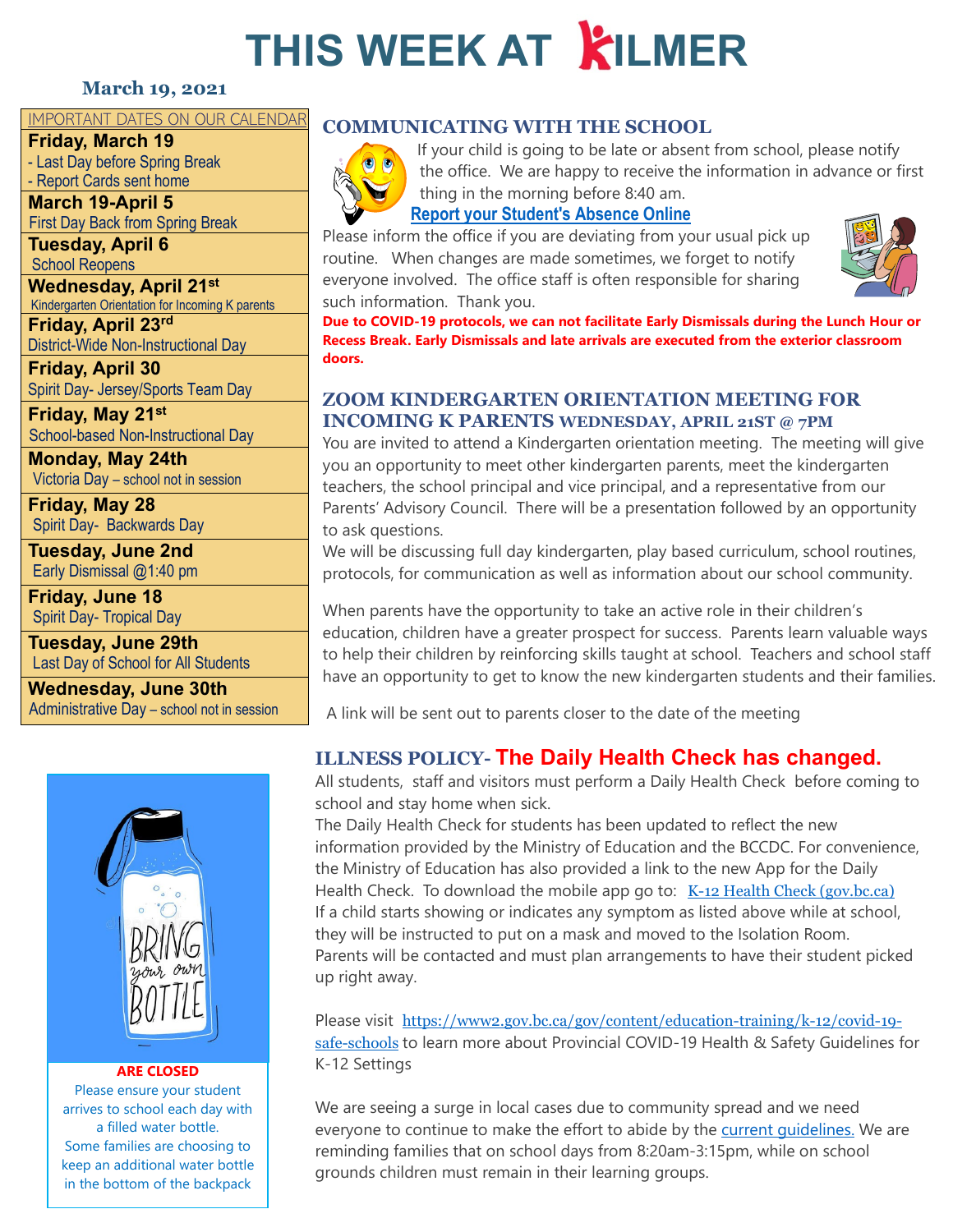# **THIS WEEK AT KILMER**

#### **VANDAL WATCH- HELP REDUCE VANDALISM ON SCHOOL PROPERTY**



If you see vandalism or other suspicious activity call the tip line below. When you provide a tip, security personnel will be dispatched to investigate and if necessary, involve the police. Please call as soon as you suspect there might be a problem. Do not get in a confrontation yourself.

### **Tip Line: 604-927-7600**

The Tip Line is available 24 hours a day.

All Vandal Watch tips are anonymous and confidential. When you provide a tip, no one will ask you for your name or phone number.

#### **DOGS ON THE SCHOOLGROUNDS**

Students have noticed an increase of dog poo left in their play areas, ultimately ruining their outdoor activity. We are happy to welcome family dogs on the playground before and after school. All dogs must remain on a leash. **Please clean up after your dog.**



## **Cobs Fundraiser**

Visit COBS Bread at Oxford Marker (2020 Oxford Connector, Port Coquitlam) and mention "Kilmer Elementary School' and COBS Bread will donate 5% of the purchase to the school.



## **Return It Express Fundraiser!**

NG POOPIN

École Kilmer Elementary School is now registered with Return It Express Recycling in BC.

Our return it code is: **604-941-3401** 



#### **2020-2021 KILMER YEARBOOK**

KPAC & Kilmer Teachers are actively preparing for the 2020-2021 Yearbook, and copies are available for purchase via **SCHOOL CASH ONLINE.** In the meantime, please ensure you have completed the permission form for your child's

photo and name to be used in the yearbook.

**The permission slip can be found on School Cash Online**



#### **Kilmer Elementary**

1575 Knappen St Port Coquitlam, BC V3C 2P8 604-941-3401 kilmer@sd43.b.ca [www.sd43.bc.ca/school/kilmer](http://www.sd43.bc.ca/school/kilmer)

#### **OFFICE HOURS**

*The doors to the school remain locked, please call the office at 604-941-3401 between 8:15-3:15 if you require assistance or email the school at Kilmer@sd43.bc.ca. We ask that your child arrives prepared for their day.*